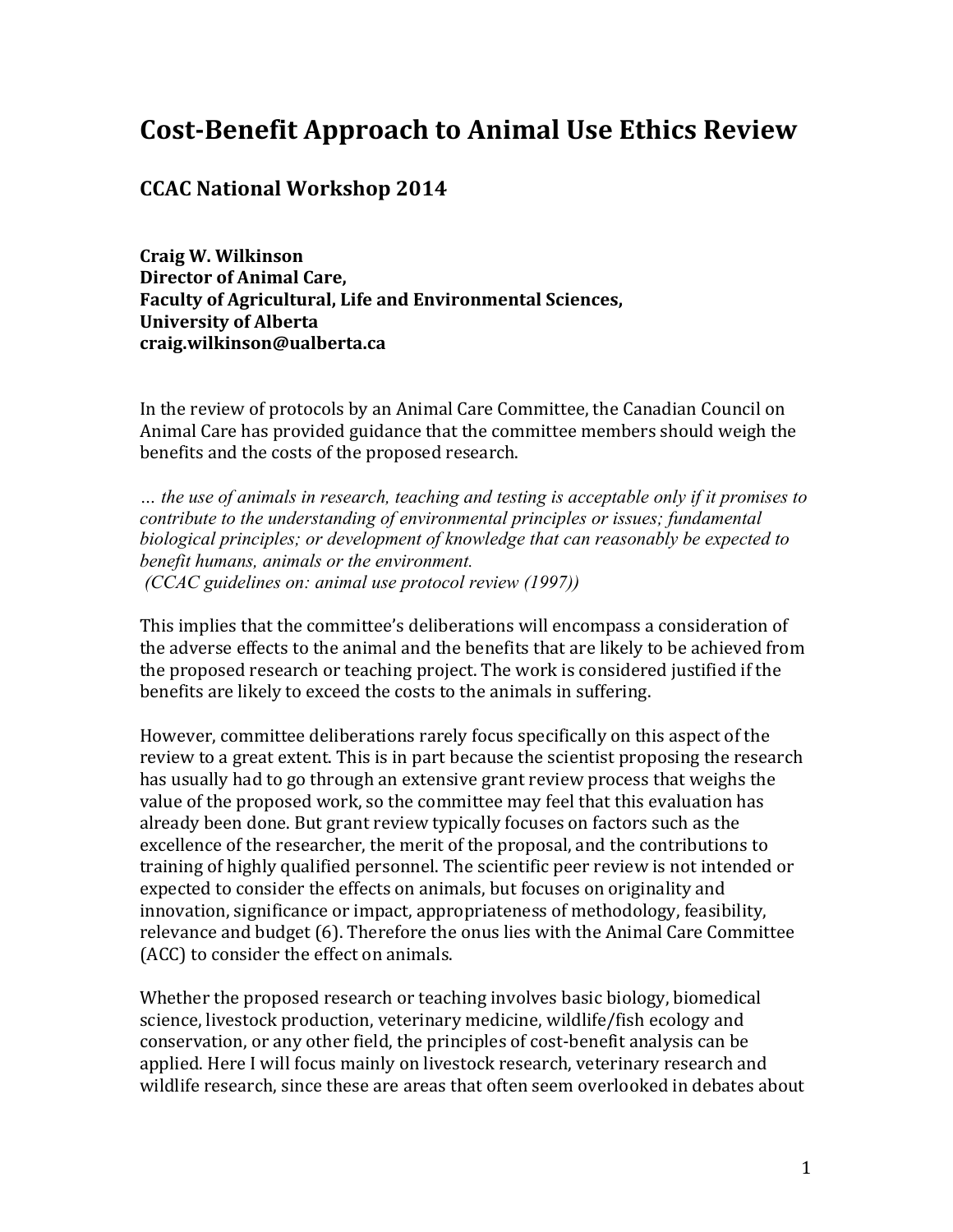the use of animals, and many others have debated the use of animals in basic biology and biomedical research quite effectively.

For an ACC to effectively consider the cost-benefit of a particular research protocol, some background understanding of this approach is useful. The cost-benefit relationship is one that we often use to consider other decisions, whether it be the purchase of a house, the choice of a vacation spot, or the hiring of an employee. Economists have long used these principles and they may be applied to provide useful insight into the cost-benefit considerations of animal use.

The relationship may be expressed as a very simple equation  $(1)$ .

# *Justification = Benefits Costs*

But some elaboration of what is meant by "benefits" and "costs" provides a bit more clarity. 

# *Justification* = *Importance of objectives x Probability of Achievement Cost to animals in Suffering*

Or different elements may be considered, providing some additional insight.

# *Justification* = *Background/objectives potential benefits x Scientific Quality Adverse effects and coping strategies*

There are a number of principles of introductory economics that are also useful to keep in mind  $(4)$ .

The first principle has to do with trade-offs that must be faced. In economics these are referred to as *opportunity costs*.

*Opportunity costs: the cost of one choice (of production or consumption) is the forgone opportunity* to produce or consume something else with the same inputs.

With respect to animal use, there might be opportunity costs of many types. In essence, our cost-benefit analysis may come down to a choice between invasive use of animals and potential scientific discovery.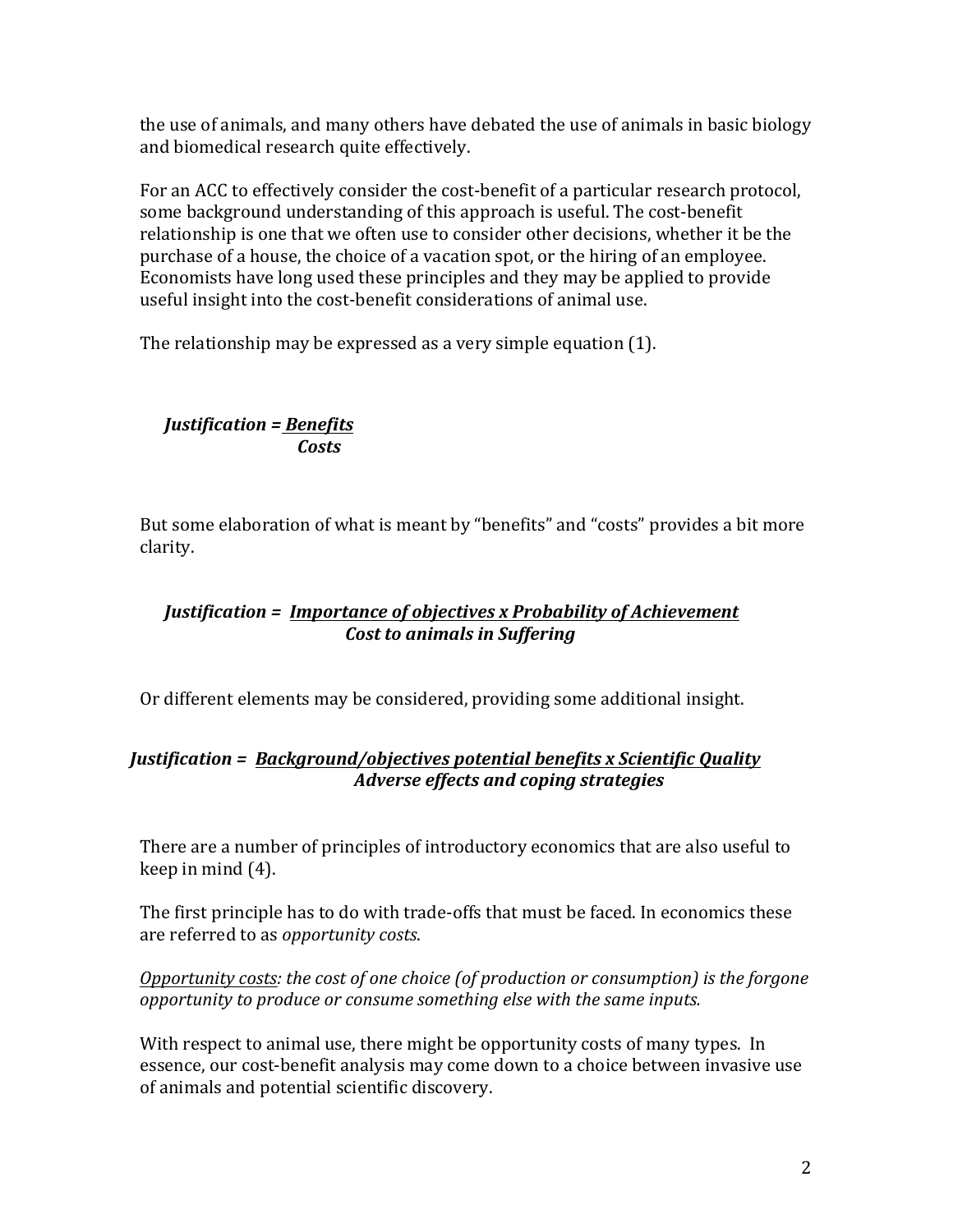The second principle has to do with *externalities*, sometimes known as *spillover effects*, which may be either positive or negative. Sometimes, the production or consumption of a product inflicts incidental costs, or spillover effects such as pollution on others, and these costs are not borne by those who inflict them. Some might view the effects on animals as an externality of research since it is not a desired outcome, yet it is a very important factor to be included in the equation.

The third principle of economics worth considering is the *Law of Diminishing Returns.* For example the productivity of a factory may increase as labor is added, but at a certain point, the incremental increase in productivity begins to decline with each added laborer. Eventually productivity may actually be lost as further laborers are added, due to inefficiency, lack of resources, and so on. We know this principle to hold true in animal research too. Good research productivity may result from use of animals. But where the use of animals includes "costs" to animals through decreased welfare such as discomfort, distress, or pain, increasing these costs to animals beyond a certain point may eventually reduce the output (accuracy, effectiveness, applicability) of the research due to the effects of the animal's reduced welfare. 

But the trade-off may not be simple. Not all the benefits are accrued to humans. Not all the costs are necessarily borne by animals. There is also a cost of *not* doing research, in terms of foregone benefits to both humans and animals – that is, there is an *opportunity cost* if we choose instead to apply our resources to other types of research.

Economics textbooks often illustrate this trade-off relationship as a *productionpossibilities curve*, such as is illustrated here for environmental protection. Assuming we have a defined amount of resources to devote to the equation, we have to make a choice or trade-off between economic output and protection of the environment (Fig. 1). Without increasing the resources we apply, we might have to choose between high economic output and minimal protection of the environment  $(P)$  or a highly protected environment and low economic output  $(T)$ , or some balance between the two along or within the curve  $(Q, R, S)$  or M).



Fig. 1: Production**possibilities curve for environmental protection**  and economic output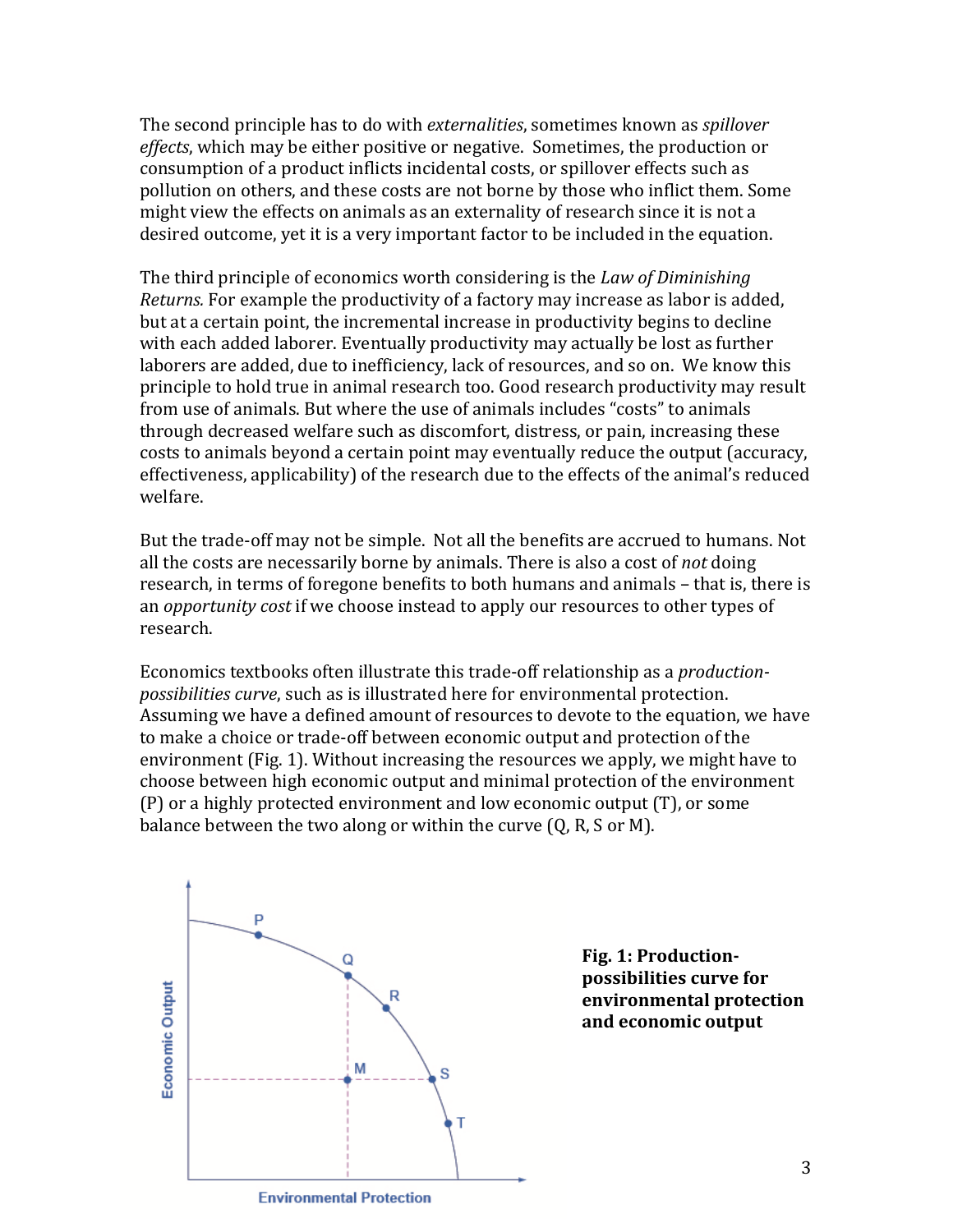We can use the same curve to represent the choice between scientific progress and animal welfare. If we want to improve animal welfare without losing scientific progress we have to find a way to move the curve. We can invest resources, and/or use the principle of *refinement* to do this – and thus we can sometimes improve *both* the care of animals and the research output (N).





# **Biomedical Research**

In biomedical research the benefit of the research mostly accrues to humans. We can achieve understanding of disease, and new, improved or safer treatments and medications and longer life. Animals may also be the beneficiaries of biomedical research, as medical findings are applied to veterinary treatment of companion animals. Future animals used in research also may also benefit from medical advancement, since many of the refinements used in animal research are the result of previous biomedical research.

#### **Agricultural Research**

The cost-benefit analysis of animal use in agriculture or animal science research has some different considerations. Animal use protocol forms may not even accurately reflect these differences. Researchers may be stymied by questions on these forms that ask them to justify the animal model used, and sometimes struggle to answer a question about why they chose the particular animal model: "I'm using dairy cows as a model because we want to study the nutritional needs of dairy cows to improve their health." In this field, research uses animals to study how to use animals more effectively/efficiently for production, so it could even be argued that the research itself facilitates further use of animals in another way. This has up until now not been the focus of significant activism, but the potential is certainly there.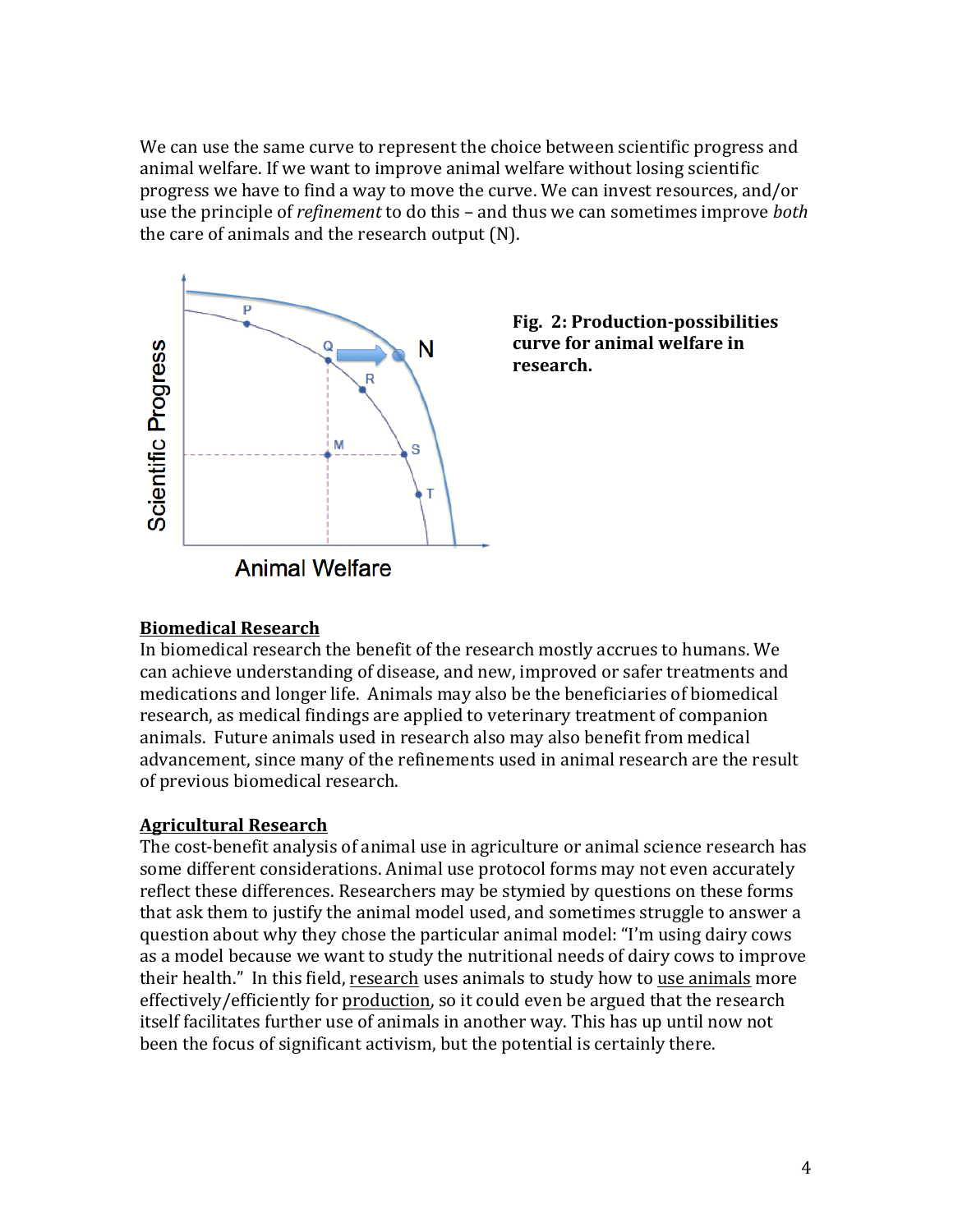As part of the cost-benefit analysis of agricultural animal research, the wider global benefits are important to consider, in addition to the more proximal justifications offered in typical grant proposals. The world's population is growing (Fig. 3).





Source: United Nations Population Division, World Population Prospects, the 2012 Revision (Medium Variant).

Food production is necessary and ongoing, and a significant increase is necessary to reduce malnutrition as well as to supply the growing population (Fig. 4). Despite trends toward reduction of meat consumption in developing countries, demand for livestock products is likely to increase significantly in the developing world (Fig. 5). Even if per capita meat consumption declines, the rising global population will continue to increase overall demand for animal products.





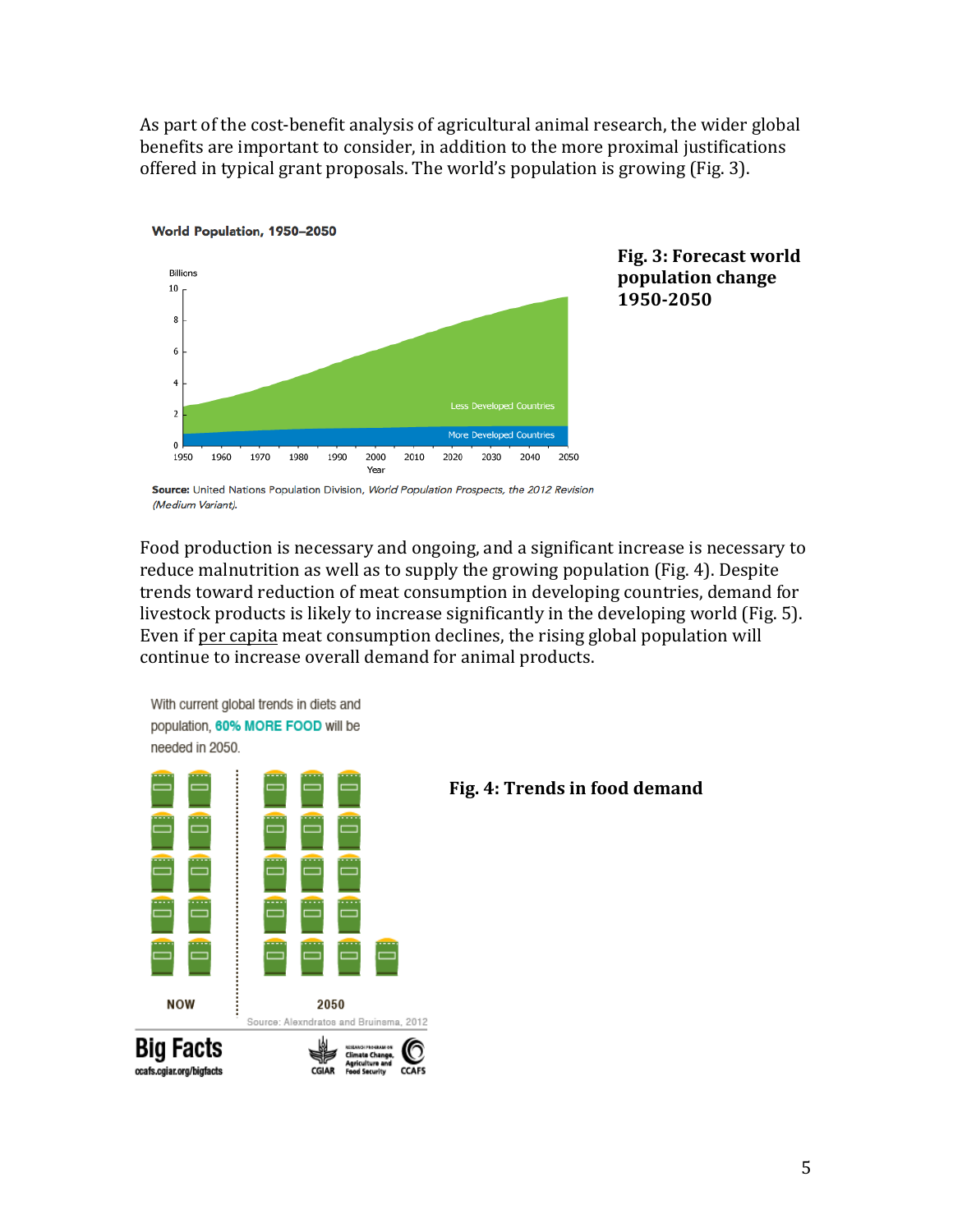Demand for animal protein is increasing.



#### **Fig. 5: Trends in protein consumption**

On the other hand, there are a number of factors that affect the costs to the livestock involved in such research. These are typically, large, sentient and often intelligent animals such as pigs, cattle and sheep, with complex behavioral and environmental needs, requiring significant environmental enrichment. In some types of studies, such as poultry research, large numbers of animals may be used to provide results relevant to livestock production systems. Though such large studies may be minimally invasive (a low "cost") to individuals, some types of research are quite invasive (a high "cost") to the animals involved. In this type of research, animals like dairy cows may be used on multiple projects in sequence over many years, though these studies are usually fairly low in invasiveness. Due to the longer lifespan and gestation periods, experiments and projects may be quite long compared to studies in rodents or other small species.

In developing an equation for calculating the cost to animals, these factors may be summarized as follows:

## *Cost* = # animals x animal complexity x level of invasiveness x duration of project

The benefits of such agricultural research are also broad. The benefits may be to individual humans, for example to the income of the farmer. Livestock other than those in the study may also benefit, through improvements to health or welfare practices. Consumers may benefit through reduced food cost and thus more disposable income for other uses, through improved food availability, or improvements in quality, nutritiousness or food safety. The world's population more broadly may benefit from improved nutrition, or through availability of a secure, plentiful food supply. Wild animals and the rest of the ecosystem may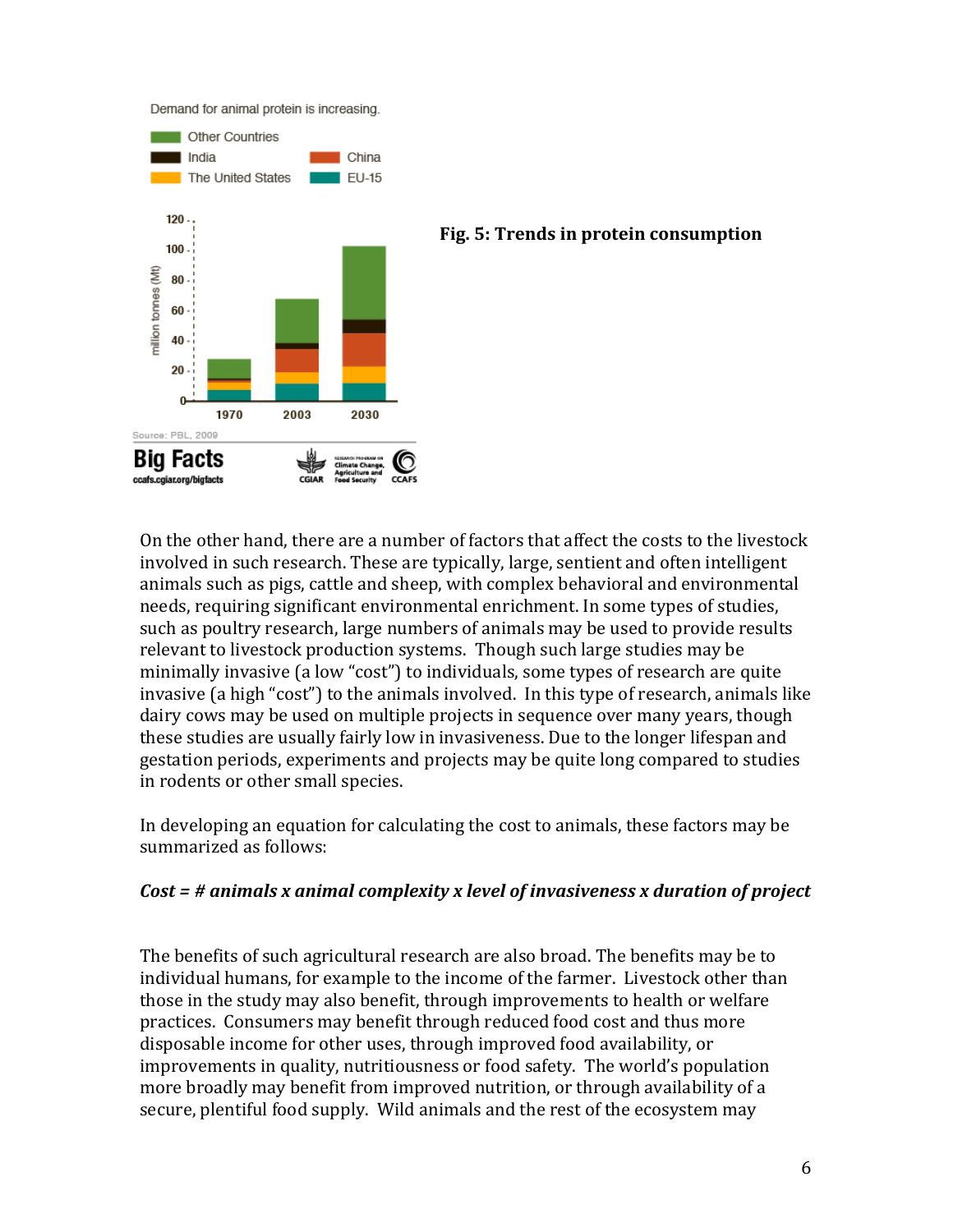benefit from animal science research that results in efficiencies that reduce the impact or the ecological footprint for feed production or manure management.

Thus an attempt to summarize the benefits of this type of research in an equation may appear as follows:

# *Benefits* = Farm income x animal welfare x value to consumers x population *benefits x environmental factors*

# **Veterinary Research**

Veterinary research sometimes includes work in the field of livestock production, but also includes other aspects. The beneficiaries of research in veterinary medicine and surgery include not only livestock, but also companion animals/pets and also wildlife. But since much veterinary work has comparative medicine implications, research innovations here may also improve human healthcare. A recent example is the discovery by veterinary researchers at the Oregon State University of a unique group of proteins in dogs that indicate the presence of transitional cell carcinoma – the most common cause of bladder cancer – and may lead to a new assay which could better diagnose this disease in both dogs and humans (2, 7). Much research into the human-animal bond has demonstrated the benefits humans receive from our relationship with pets. Thus humans benefit from research that keeps our pets healthy. Humans benefit from research into livestock health that improves our food security and safety. And research that deals with wildlife health not only benefits the animals but also the humans who enjoy these species.

In this type of research the costs to the animal might be very similar to those incurred by animals in livestock research. But the equation summarizing benefits must include benefits both to animals and to humans, and would include benefits accrued to individual animals and the species or strain of animals, as well as benefits the human companion or owner receives from healthy pets or livestock, and the translation of animal health advancements to human medicine.

## **Wildlife Research**

In wildlife ecology and conservation research there are some differences from other fields. Much of this work is done in the field rather than in a laboratory on a university campus, using techniques that may be borrowed from common hunting or fishing practices. The lay person may assume that all such research is done for the "good of the species" though it may not be quite that simple. Much research of this type is done to manage fish and wildlife species that are commercially important to the fishing or hunting industries. Other goals may be to understand the effects of human activities, or to understand the basic biology of the animal and its relationship to the ecosystem.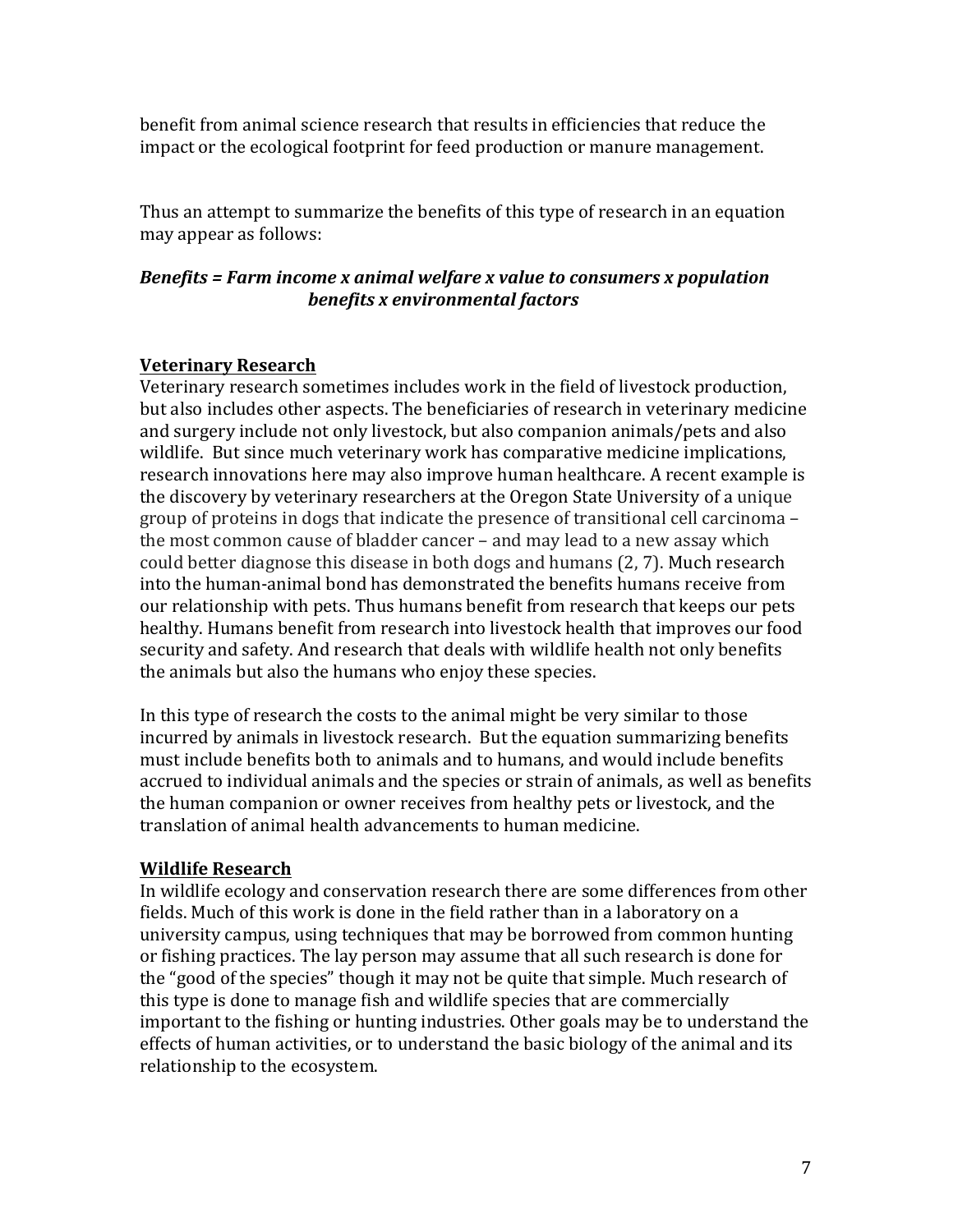A number of interesting factors may affect the costs to the animal or the value placed on such costs by the ACC or the public. These may include the situation where the species studied is threatened or endangered (5). Some of society's perceptions of the value of individual animals may be skewed by its status. For example a relatively plentiful animal such as an elk may have the status of "charismatic megafauna" in that it is viewed as a noble symbol of wildlife. Elk are also valued and managed as an important game species and the goals of a proposed project may be a mixture of population management and pure research. To study them, great lengths may be taken to ensure humane, live capture to attach a GPS collar, collect blood, tooth and hair samples. Such studies are often highly scrutinized by ACCs and many precautions taken to avoid animal injury or death. Conversely, small, less attractive, or less prominent species may receive less attention from the ACC. A study of small and lesser known but endangered or threatened fish species might require lethal capture, but the focus of the same ACC may be on the effects on the individual rather than on its species, or the research might even be reviewed less rigorously in general.

| Fig. 6: Selected elements of ecological ethics (From: Minteer, B.A, and J.P. |  |
|------------------------------------------------------------------------------|--|
| <b>Collins, 2008)</b>                                                        |  |

| <b>Research and</b><br><b>conservation Practices</b> | <b>Ethical issues (examples)</b>                                                                                                                                                                                                                      |
|------------------------------------------------------|-------------------------------------------------------------------------------------------------------------------------------------------------------------------------------------------------------------------------------------------------------|
| Research on threatened or<br>endangered species      | Animal welfare vs. conservation ethics;<br>increased extinction risks posed by invasive<br>research, etc.                                                                                                                                             |
| Specimen marking and<br>monitoring techniques        | Harm to sentient creatures (disruption of<br>breeding and migration patterns, increased<br>physiological stress, etc.); harm to nonsentient<br>organisms (e.g, trampling);<br>unintentional introduction of exotic invasive<br>species by researchers |
| Culling animal specimens                             | Justification of killing living beings; evaluating<br>harms to individual specimens vs. expected<br>scientific and conservation benefits to<br>populations or species                                                                                 |
| Treating wildlife disease**                          | Interference in the dynamics of wild<br>populations; risks of unforeseen<br>consequences of treatment; positive duties to<br>promote wildlife health through treatment<br>interventions                                                               |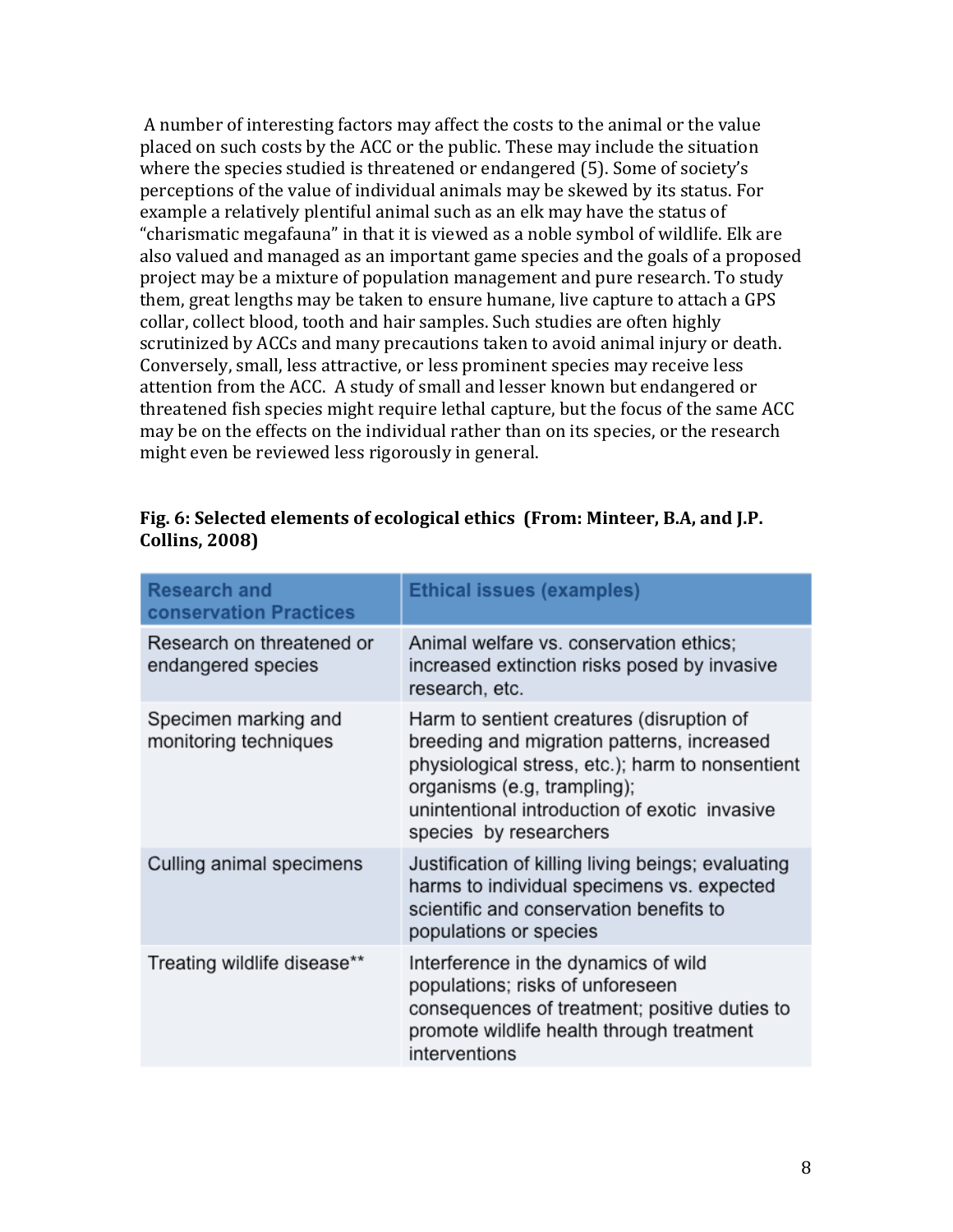In evaluating the costs to animals, the ACC must consider not only the cost to the individual, of stress or distress, pain or death, but also the costs to the species if that individual is lost, and costs to the community, or to the broader ecosystem. There may also be many benefits to consider. Some studies offer direct benefits to the species in question, or to the broader community or ecosystem. There may be no direct benefit to humans in some studies, while in others humans may benefit from improved management of important species, or more generally from the aesthetic enjoyment of a diverse ecosystem.

Aldo Leopold  $(1887-1948)$  is known as the "father of wildlife ecology and conservation". He wrote that human ethics typically direct individuals to cooperate with each other for the mutual benefit of the community  $(1)$ . Leopold asserted that this 'community' should be enlarged to include non-human elements such as soils, waters, plants, and animals, "or collectively: the land."

Leopold wrote that "A thing is right when it tends to preserve the integrity, stability, and beauty of the biotic community. It is wrong when it tends otherwise.'

Animal Care Committees should try to consider this broader imperative in our deliberations of wildlife ecology research, and not become too narrow in our consideration of these projects.

#### **Summary**

In reviewing Animal Use Protocols, the ACC has to consider a broad variety of factors, whether the research is investigating basic biological mechanisms, biomedical advancements, livestock production, veterinary medicine, or wildlife ecology and conservation. Regardless of the field, these reviews may be difficult for ACCs, as many tough questions and dilemmas arise. In my experience the ACC often has to deal with many technical and procedural questions and rarely has enough time to spend on broader deliberations involving weighing costs and benefits. If committee members can spend some time thinking about and becoming comfortable with the cost-benefit approach in general, outside their deliberations on a specific Animal Use Protocol review, they may find they are more confident with this approach within the framework of the review.